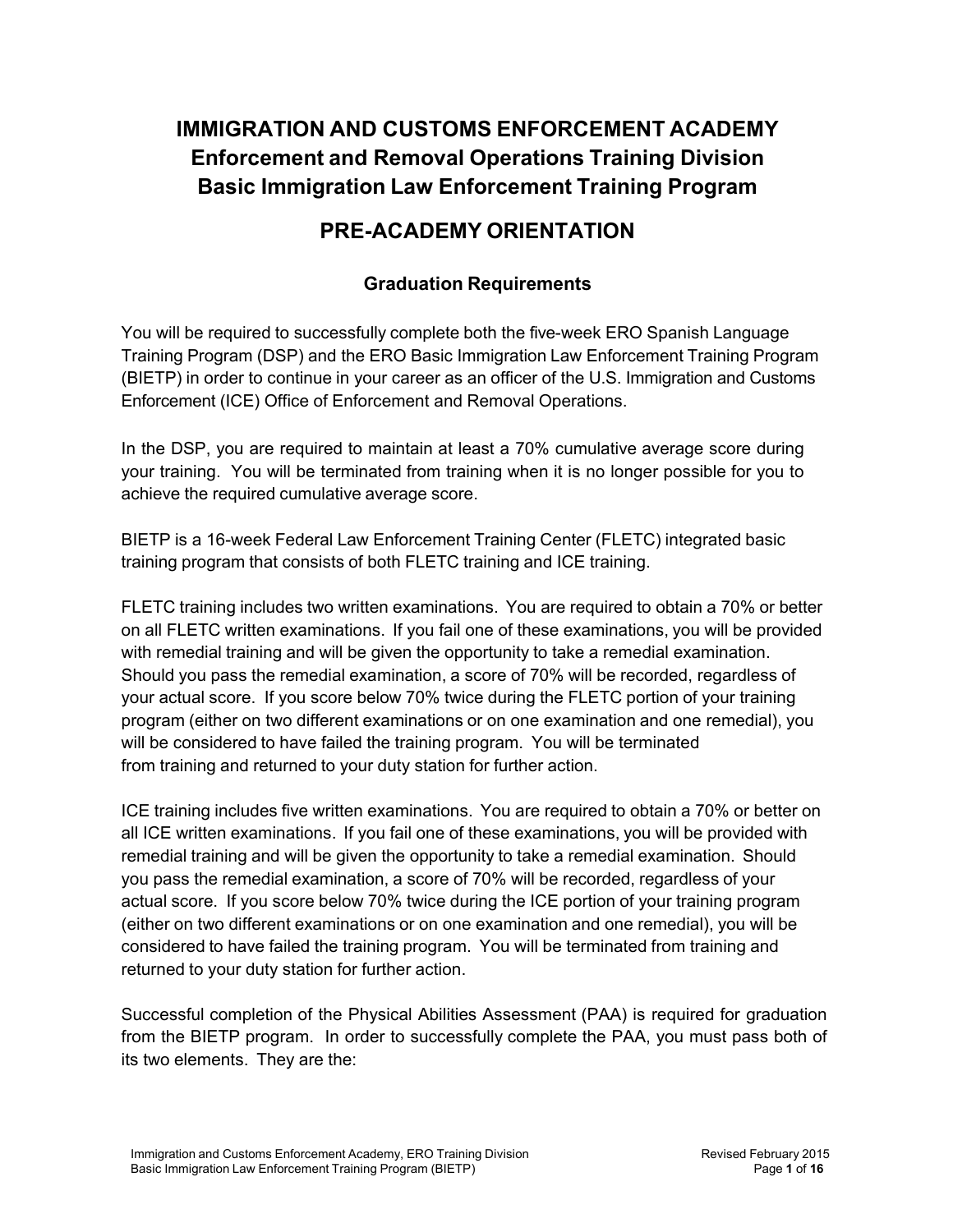- Criterion Task Testing (CTT): This element represents an obstacle course that must be completed within 1 minute and 45 seconds; and the
- 1.5 Mile Run: This element must be completed within 14 minutes and 30 seconds.

You are required to pass all assigned practical exercises in Operations, Physical Techniques, Firearms, and Driver Training portions of the BIETP program. These each include separate remedial training and testing requirements.

## **Conduct and Efficiency Reports**

Conduct and Efficiency Reports (C&Es) are used to keep you apprised of your progress through the training program. A C&E will be completed by your class coordinator at the end of your training to cover your performance throughout the entire program. Additionally, specific problems involving behavior, incidents, attitude, etc. will be made part of your official training record through additional, or spot C&Es, or through memoranda. You will be counseled on each C&E completed for you. C&Es can be prepared at any time by any instructor at the Academy. An acknowledging signature of the trainee is mandatory and does not indicate concurrence with the evaluation. Your signature is indicative only of the fact that the information contained therein has been reviewed and discussed with you individually.

## **Standards of Conduct**

The consumption of beverages, i.e., water, juice, soft drinks, coffee, or tea in the classroom is allowed under the following conditions:

- All beverage containers must have a lid, top, or cover to prevent spills.
- All containers must be disposed of properly.
- Instructors/supervisors may restrict the possession of these beverages in certain classrooms, such as the computer rooms.

Food and other restricted items are prohibited in the classroom environment.

Smoking or any use of tobacco products, eating (including hard candy), and gum chewing in the classroom is prohibited. Foul language, the use or display of racially or sexually derogatory slang and gestures, off-color remarks, ethnic slurs, discriminatory comments, or rudeness are not tolerated and will subject you to disciplinary action.

Sitting on desktops or propping feet on desks or chairs is not permitted. You are not permitted to record your training by means of any device.

You are expected to be courteous and respectful towards all instructors regardless of agency. You will address all instructors either as "ma'am" or "sir" or by Mr. or Ms., as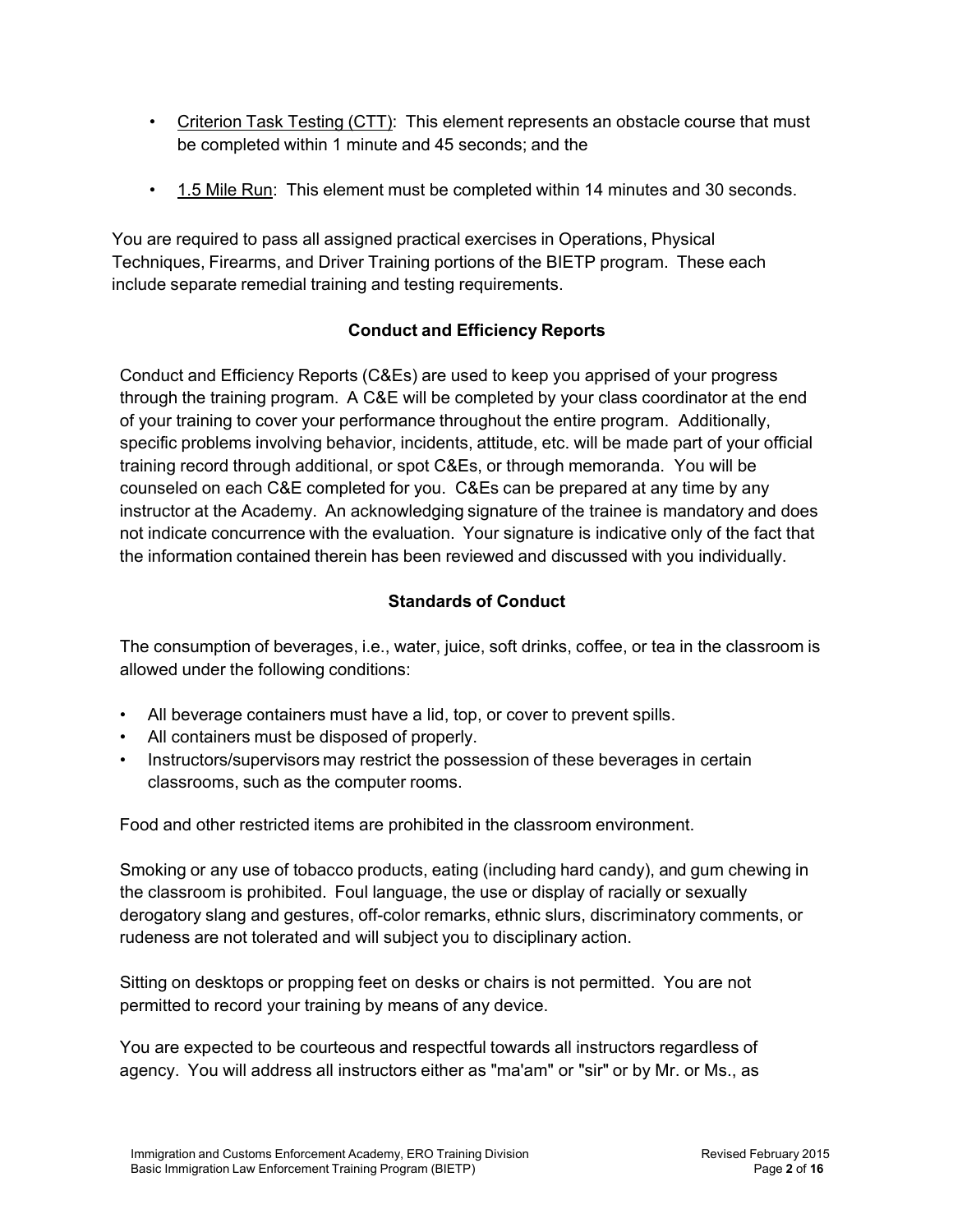appropriate, followed by their last names. You will not address an instructor by his/her first name.

If you have any suggestions regarding changes in training materials (i.e., workbooks, charts, handouts, etc.), you must submit them through your chain of command. Please note that the mass distribution of unauthorized training material by trainees is prohibited.

Class periods are generally two hours long and will start on time. Tardiness to or absence from classes is not tolerated and will subject you to disciplinary action. You may not leave any class in session without first obtaining permission from the instructor, unless there is an emergency. In such an event, you must provide an explanation upon your return.

You may be directed to do some preparation outside of the classroom. Failure to comply indicates a lack of interest and proper attitude. This will be reflected in C&E evaluations.

Unexcused absence from any examination will result in a zero being recorded for the test. Cheating during tests, practical exercises, or graded activities is unacceptable behavior which will subject you to disciplinary action and removal from training. Cheating involves, but is not necessarily limited to, the following activities:

- Looking at someone else's test answer sheet;
- Copying from someone else's work;
- Soliciting, giving, and/or receiving unauthorized aid during an examination or practical exercise;
- Duplication or replication of any part of an examination;
- Exchanging and/or transmitting examination questions or materials from one class/trainee to another;
- Use/possession of duplicated or replicated examination questions/materials;
- Use of unauthorized aids or materials during an examination; and
- Shooting at another individual's target.

#### **Leave**

Attendance in all classes is mandatory. Classes start promptly at 7:30 am and conclude at 4:30 pm (excluding occasional after-hour classes or mandatory remedial training), Monday through Friday, except holidays and weekends. Trainees are expected to show up to class on time and remain in class until dismissed by an Instructor. The only legitimate exceptions to this include:

- 1) Medical problems (in this case the trainee should report to the FLETC Health Unit);
- 2) Authorized Emergency Annual Leave; or
- 3) When directed by ICE/FLETC management to report to another location.

Unexcused absences from class are not tolerated and will result in a trainee being carried as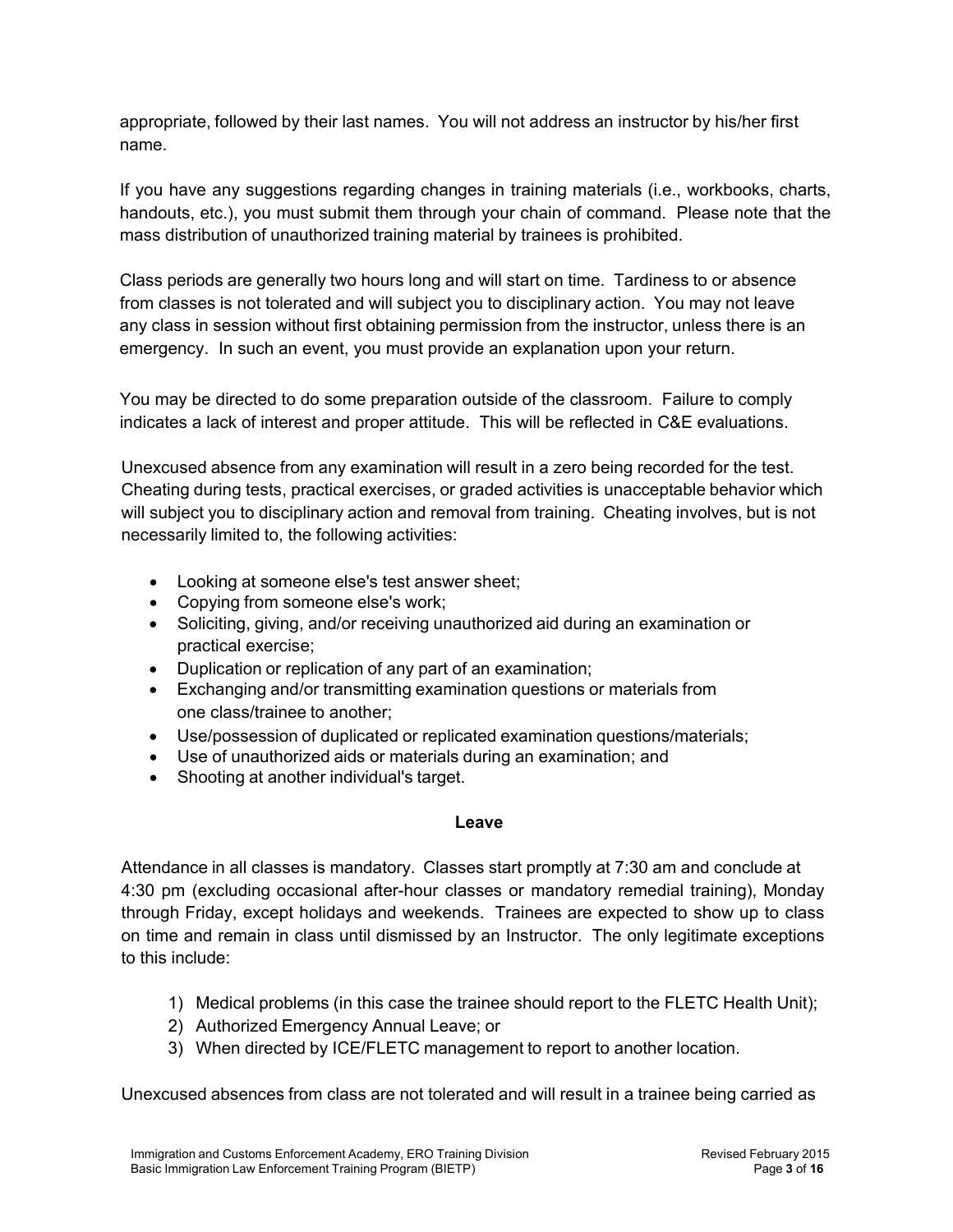Absent Without Leave (AWOL), in which case you will be subject to disciplinary action. If you leave FLETC over a weekend, it is your responsibility to be in class at 7:30 am on the following workday.

Annual leave and sick leave are granted while in training at the Academy. Recognizing that unforeseen emergencies may arise during your training, emergency annual leave may be requested. Examples of qualifying emergencies include the death of a spouse, child, parent, brother, or sister. Family reunions, weddings, birthdays and graduations are not examples of emergency leave situations.

Requests for emergency annual leave should be submitted through the class coordinator for approval by your supervisor at your official duty station and by the Unit Chief of the ERO Training Division of the ICE Academy. If you have been authorized emergency annual leave, you will remain responsible for instruction or materials presented in class during your absence.

Absence from class (including three two-hour blocks of instruction in an individual class/course) of more than three days will result in your termination from training, regardless of whether leave had previously been approved.

### **Injuries**

While in travel status and attending training at FLETC, you are covered by the government 24/7 for all injuries sustained during your training assignment. You must submit a form OSHA-301 and CA-1 to your class coordinator as soon as possible after the injury but not later than 72 hours following an injury. If a CA-1 is not completed and turned in and/or the case is not accepted by the Office of Workers Compensation Programs as a work/training- related injury, the trainee may be held responsible for all costs incurred from the injury.

Absence or restrictions from class due to injury or illness must be supported by medical certification from the FLETC Health Unit. The FLETC Health Unit is located in Building 252. Clinic hours are from 7:00 am - 6:30 pm Monday through Friday. Absence from class of more than three days (including three two-hour blocks of instruction in an individual class/course) due to illness or injury will result in the trainee's termination from training.

### **Dress Code and Grooming Standards**

ICE maintains a high standard of academic achievement, propriety, decorum, and discipline. The Academy dress and grooming standards are designed to maintain discipline and esprit de corps, to instill pride in oneself and pride in the Agency, and to promote a positive public image of our Agency and officers. **On your first day of training, you must wear business attire and be appropriately groomed.** Be mindful that your first day of training is your opportunity to make a lasting impression.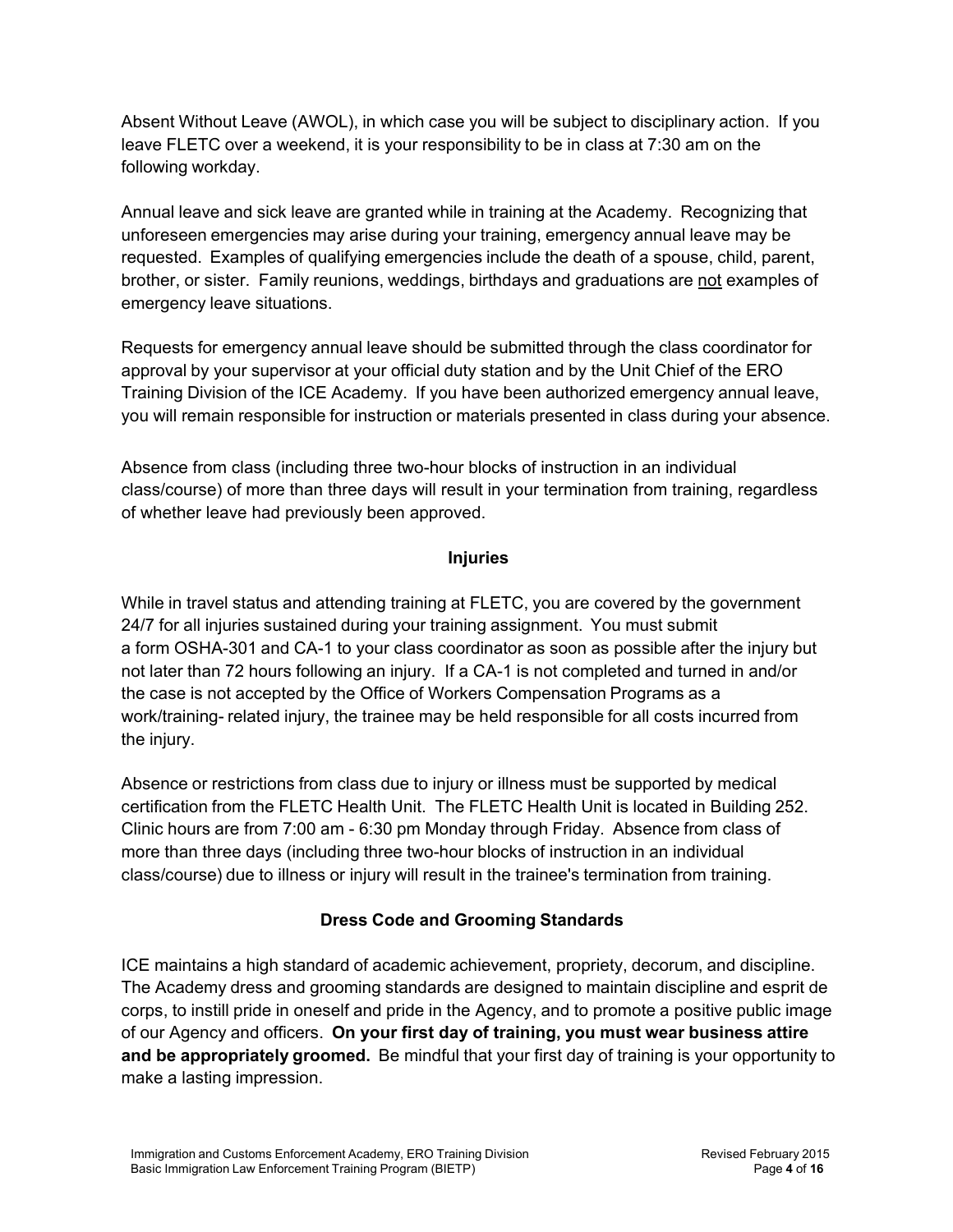### 1. HAIR

Hair will be kept in a neat, clean, and commonly accepted style with the following restrictions (to be considered with the head held erect):

- Males: Hair, when groomed for intended appearance, will not cover any portion of the ear, not touch the shirt collar, and will not cover any portion of the eyebrows. "Greasing" or "slicking" of the hair for the express purpose of accommodating these restrictions is not acceptable. Moderate "natural" type haircuts are permitted if they qualify within the limits described above, provided they do not interfere with wearing required uniform headgear.
- Females: Hair will be worn conservatively and shall not extend below the bottom outer portion of the shirt collar, nor completely cover the ear on the side, nor cover any portion of the eyebrows to the front. Tucking the hair into the shirt collar for the purpose of accommodating these restrictions is not acceptable. The hair shall not interfere with wearing required uniform headgear. If you cannot for any reason put your hair up (if required), then it must be cut to a length that is consistent with the uniform regulations. While barrettes, pins, and combs may be worn, they may not be of a type which could reasonably be considered "conspicuous" or dangerous to the wearer or to other persons.

### 2. EARRINGS/JEWELRY

While in uniform, female trainees may wear only button or post-type earrings (all other types of earrings are prohibited). Only one button or post earring in an ear is permitted, which should be worn in the ear lobe. Nose, lip, tongue, and eyebrow rings and studs are prohibited. While in uniform, males are not permitted to wear any earrings or studs. Males and females may wear necklaces; however, necklaces must be worn under the shirt and not be visible. Other jewelry will be worn in accord with standards of good taste.

NOTE: Trainees should expect additional requirements while participating in assigned Physical Techniques Training.

### 3. MAKE-UP/NAIL POLISH

Make-up or nail polish, if worn, shall be conservative and in accord with standards of good taste, as opposed to garish.

### 4. SIDEBURNS

Sideburns will not extend below the bottom of the earlobe and will end with a clean-shaven horizontal line. The maximum allowable width at the bottom of the sideburns shall be 1 1/2 inches (3.5cm). Sideburns shall be neatly trimmed and the maximum extension of the hair in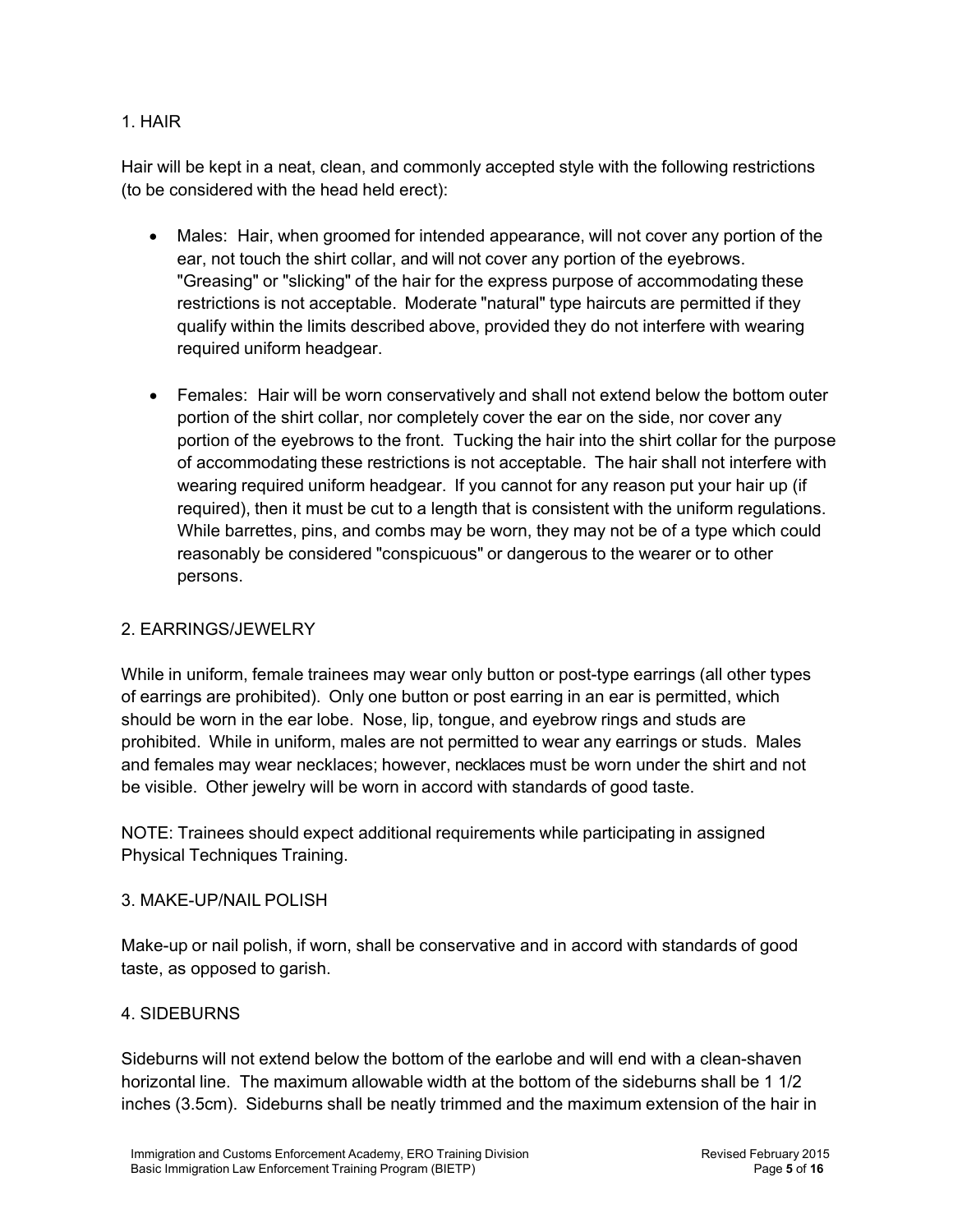the sideburns shall not exceed 1/2" or 1cm.

### 5. MUSTACHES

Mustaches shall not extend more than one-quarter inch (1/4" or 0.5cm) below a horizontal line through the corners of the mouth, nor below the vermilion border of the upper lip. Mustaches may not be heavily waxed or twisted and must be neatly trimmed.

#### 6. BEARDS

Beards are not permitted except in cases where an employee or applicant for employment is a bona fide and practicing member of a religious group, which specifically prohibits the removal of hair from the face. Personnel with a medical condition which precludes shaving will be required to carry a written statement from a medical doctor verifying that such condition exists at all times and will be required to present such documentation upon request.

### **Uniforms**

Your training uniform consists of a short-sleeved navy blue shirt, lightweight tan cargo-style trousers, a web belt with buckle, and a navy blue lightweight flannel lined jacket. In the winter months, (Oct 31-Mar 1) you may wear the blue FLETC sweatshirt issued with your physical techniques clothing. If the sweatshirt is worn indoors it must be worn over the blue uniform shirt. If you desire to wear the sweatshirt outdoors, the navy blue jacket must be the outermost garment. The uniforms are issued by FLETC at no cost to you, except for replacement of lost or mutilated items. You will wear polished black, plain-toed shoes or boots without caps or stitching. You must provide such a shoe or boot upon arrival at the academy. Sneakers or tennis shoes are not authorized unless specifically directed.

### **You will wear the ICE Academy uniform in accordance with existing ERO uniform standards**.

Shirts will always be worn tucked in and all but the top collar area button will be buttoned. No other apparel, decorative or otherwise, is to be worn with or in lieu of the ICE Academy-issued trainee uniform.

You will wear business attire for the Academy graduation.

You must keep your uniform clean and serviceable at all times. Laundry facilities and irons are available at the FLETC to you free of charge.

The FLETC identification badge will be worn clipped on the left shirt pocket or optionally attached to a cord worn around the neck. It must be visible at all times.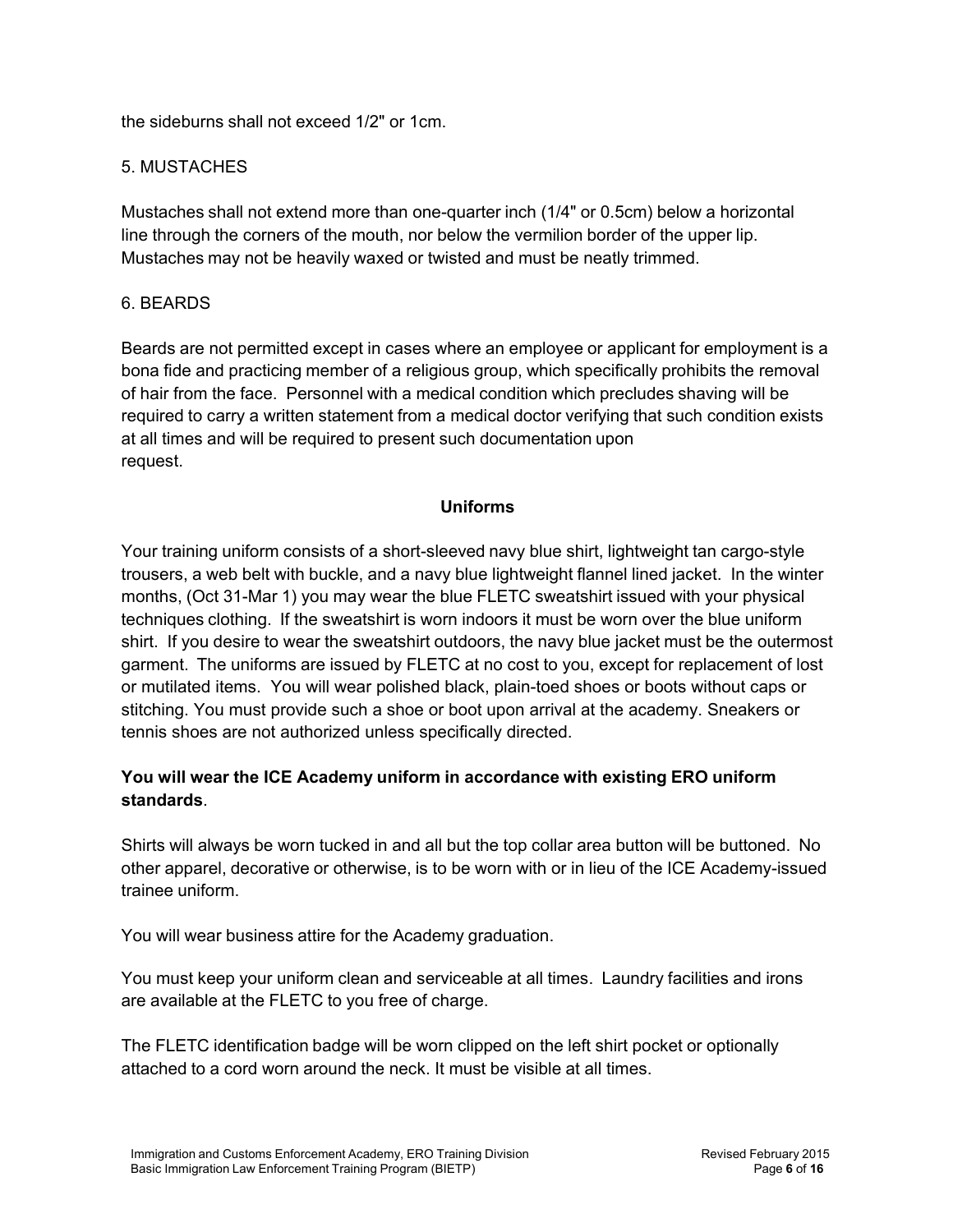You may not wear your uniform in the FLETC Student Center.

Deportation officers (DOs) are provided with a uniform allowance. This allowance is provided in the form of a credit on an account with the official uniform supplier.

DOs will order an initial set of official uniforms while at the Academy. As part of your uniform order, you may order boots or shoes to wear with your uniform. However, bear in mind that this uniform order may not arrive for some time after you arrive at the academy. In the interim, you are responsible for providing a suitable shoe or boot.

You will be responsible for providing appropriate athletic sneakers for Physical Techniques training.

You are permitted to wear casual civilian clothing during your off-duty hours at the Academy.

### **Transportation**

The ERO Division of the ICE Academy is located at FLETC, which is approximately six miles north of Brunswick, GA at the former Glynco Naval Air Station. The names "FLETC" and "Glynco" are interchangeable.

Once you receive official orders to attend a training session at FLETC, you should immediately make plans for government travel in accordance with agency policy. Please contact your supervisor for more information on arranging government travel.

FLETC is easily reached by air, bus, and automobile. You must telephone your travel itinerary to the FLETC transportation office at (912) 267-2458 or 2468 no later than five working days prior to the beginning of class. This will enable FLETC to prepare for your arrival and schedule appropriate transportation between commercial terminals and the FLETC facilities.

If you travel by air, Jacksonville International Airport (JAX) and the Brunswick/Glynco Jetport (BQK) are the two designated airports serving FLETC.

• Jacksonville International Airport (approximately 67 miles south of FLETC):

Transportation is provided by FLETC only on designated travel days. In most cases bus transportation will be provided at 3:30 pm and 7:30 pm on the day prior to the beginning of class. The bus schedule will be confirmed when you advise FLETC Transportation of your travel arrangements. A FLETC bus will arrive at the airport approximately 30 minutes before the scheduled arrival of the flight and will park at the exit near the baggage claim area. Be sure to include the flight number, date, time, and place of your arrival in your information to the FLETC.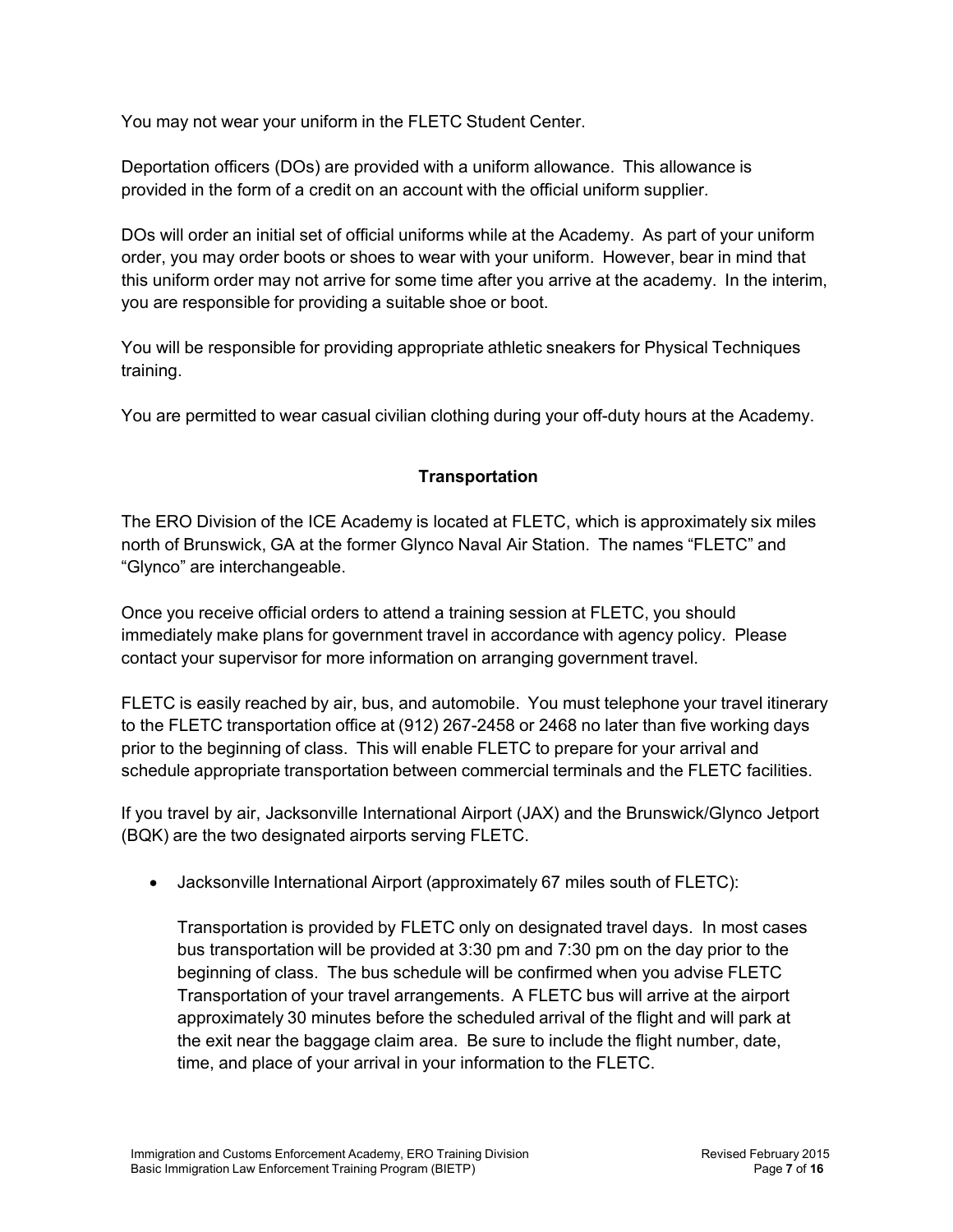• Brunswick/Glynco Jetport (approximately two miles from FLETC):

BQK is accessible only by commuter flights from Atlanta, GA. FLETC will provide ground transportation for you if they are notified five working days prior to your arrival.

If you plan to drive to FLETC, you will find the main gate entrance located on Chapel Crossing Road. From I-95 take Exit 38 (Golden Isles Parkway/Spur 25) towards Brunswick. Follow the signs to F.L.E.T.C. At the second traffic signal turn left onto Walker Road. Follow this road (continue past the traffic signal at Altama Avenue) approximately two miles. Walker Road ends and Chapel Crossing Road begins at Altama Avenue. The main gate entrance to the FLETC is approximately ¼ mile past Altama Avenue on the left side of Chapel Crossing Road.

### **Use of Personally Owned Vehicles**

If you drive your personally owned vehicle to FLETC, you must register it at the Visitor Center at Building 1 (outside main entrance). You are required to have a valid driver's license, proof of insurance, and the vehicle registration or written permission from the registered owner to operate the vehicle. **Basic students residing at the FLETC are not authorized to drive from 7:30 am to 4:30 pm Monday through Friday.** Vehicles during this time frame should be parked at assigned dormitory parking areas. Basic students residing off-center may drive their vehicle to and from the FLETC during off duty hours. For these students, vehicles are authorized to be parked in the grass lot located at the corner of Artesia Avenue and Records Road (west of Building 216) or in designated student parking areas. Refer to the FLETC map.

Special permission for waivers of parking restrictions can be obtained through Health Services (Building 252) with authorization from the Security Office (Building 95). In these exceptional circumstances, the student may park in designated student (not Staff) parking areas. The student with the medical exception should be alone in the vehicle. Giving rides to other trainees without medical waivers is prohibited.

### **Shuttle Busses**

In general, FLETC is a walking campus. However, buses are provided to reach remote locations (ranges, POE). Shuttle buses operate during inclement weather.

### **Registration**

Arriving trainees must register at Building 1 (outside main gate entrance). Registration is open 24 hours a day, seven days a week. However, the Academy asks that you make arrangements allowing for your arrival no later than midnight on the day prior to the beginning of your class if possible. Be sure you are traveling on your designated travel day as opposed to your first day of class.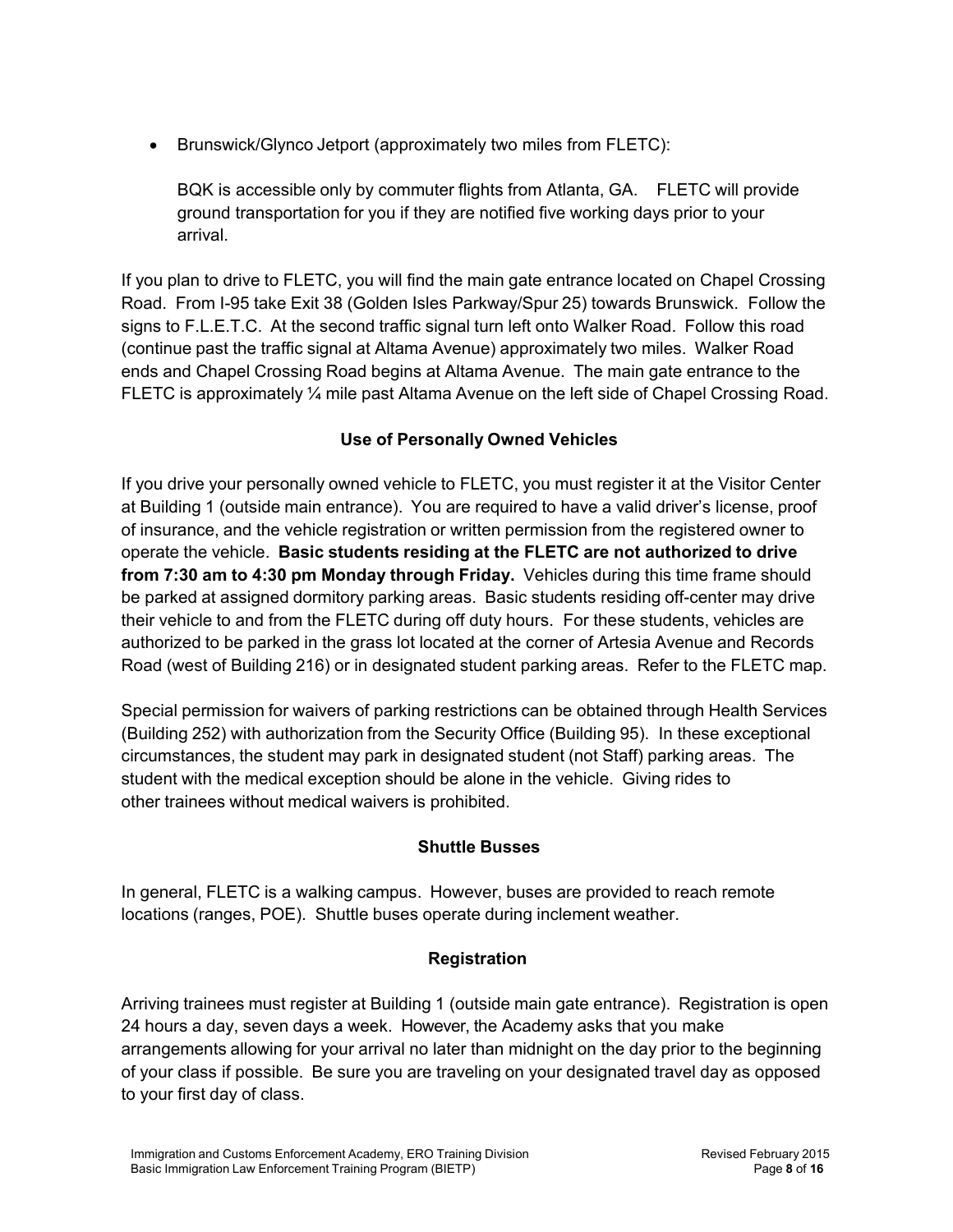#### **Firearms**

It is strongly recommended that trainees do not bring any firearms or any other type of weapon to the Academy unless it is Agency-issued and required for training. You must check all weapons at the Security Office in Building 1 (outside main entrance gate) upon arrival at FLETC. Unless otherwise directed, Agency-supplied weapons will be used on the firing ranges. **You are never permitted to keep any kind of personal weapon or ammunition in your room or vehicle.** Weapons may be picked up after graduation before 4:30 pm at the Central Weapons Depository, Building 221.

Training at FLETC does not qualify you for permanent residency of the State of Georgia. You will be in violation of state law if you obtain a Georgia Driver's License for the purpose of purchasing a weapon in the state.

### **Personal Mail**

Personal mail should be addressed as follows:

Your name FLETC BIETP-XXX <or> DSP-XXX 1131 Chapel Crossing Road Glynco, GA, GA 31524

### **Equal Employment Opportunity**

In accordance with Public Laws, Executive Orders, Office of Personnel Management, and Equal Employment Opportunity (EEO) Commission Regulations, it is ICE's intent ICE to continue its strong commitment to equal employment opportunity. If you feel that you have been discriminated against based on race, color, national origin, religion, sex, age, disability (physical or mental), and/or reprisal (for participation in a protected EEO activity), you have the right to file a complaint of discrimination. The class coordinator will arrange for a conference with a designated EEO Counselor. The complaint must be brought to the attention of an EEO Counselor within 45 calendar days of the alleged discriminatory action or personnel action. If the allegations of discrimination are not resolved during the precomplaint counseling stage then, you have the right to file a formal complaint of discrimination with the Director of EEO at ICE Headquarters within 15 calendar days of the final interview with the EEO Counselor.

Things you should know regarding EEO (29 Code of Federal Regulation 1614):

- 1) You may withdraw from the complaint process at any point in time.
- 2) You have the right to a representative at all stages of the process.
- 3) Days within the EEO process are counted as calendar days, not workdays.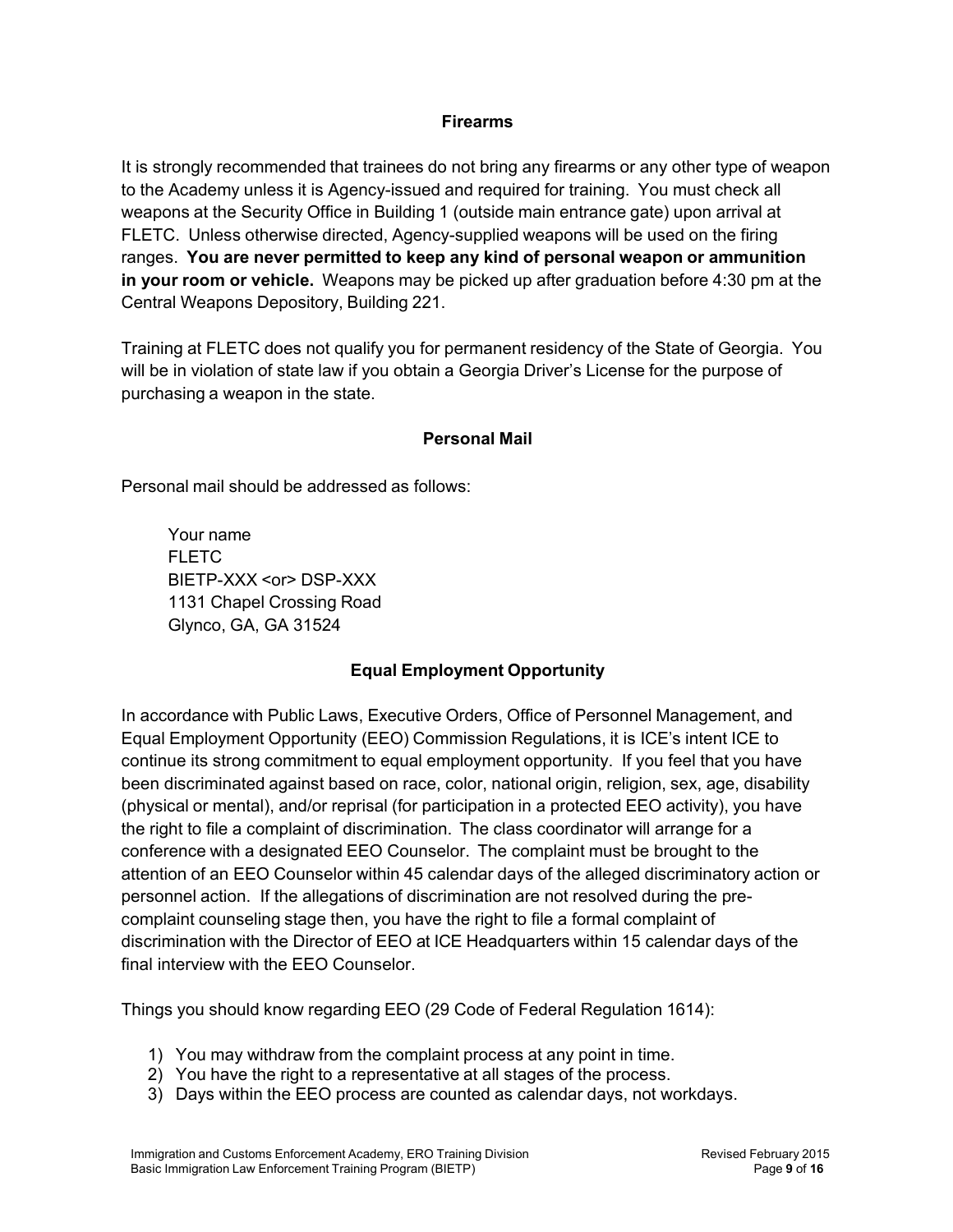### **Resignations**

In the event you reach the decision to terminate your ICE employment while in attendance at the Academy, you must contact your class coordinator. A number of official forms must be completed, travel arrangements must be concluded, and all government property must be surrendered. Adhering to these procedures protects your interests.

### **Lodging**

**While in attendance at the Academy, you will be required to live at FLETC or in specified contract housing during training.** It has been held that this requirement promotes a substantial government interest, is not arbitrary or capricious, and does not infringe on your rights.

Dormitory room assignments are made by FLETC with one or two occupants per room. Rooms are cleaned and beds are made weekdays by a housekeeping service. Laundry facilities are available at no cost in each dormitory and in the Laundromat located in Building 86. You must provide your own detergent and fabric softener. Ironing boards and irons are available in each dormitory.

You must take note of and adhere to FLETC lodging restrictions. They are:

- 1. No pets.
- 2. No washing of clothes in the rooms.
- 3. No cooking of food in the dormitories.
- 4. No housing of your dependents or guests at FLETC.
- 5. Trainees may not reside in a location room other than the one assigned to them by the FLETC.
- 6. Smoking inside dormitories or any building on the FLETC is strictly prohibited.

### **Dining**

The Dining Hall is located in Building 75 and serves meals free of charge to trainees. The Dining Hall is open for three meals, seven days a week. Cafeteria-type service is featured with a varied food selection to suit everyone's taste. Qualified cafeteria personnel will assist with your special diet selection upon request. Alcoholic beverages are not allowed in the Dining Hall.

Only fruit may be removed from the Dining Hall. All other food must be eaten on the premises unless it is being provided to a trainee who is ill and confined to his/her room. The Center Health Unit must make arrangements for food for a confined trainee with the dining hall manager.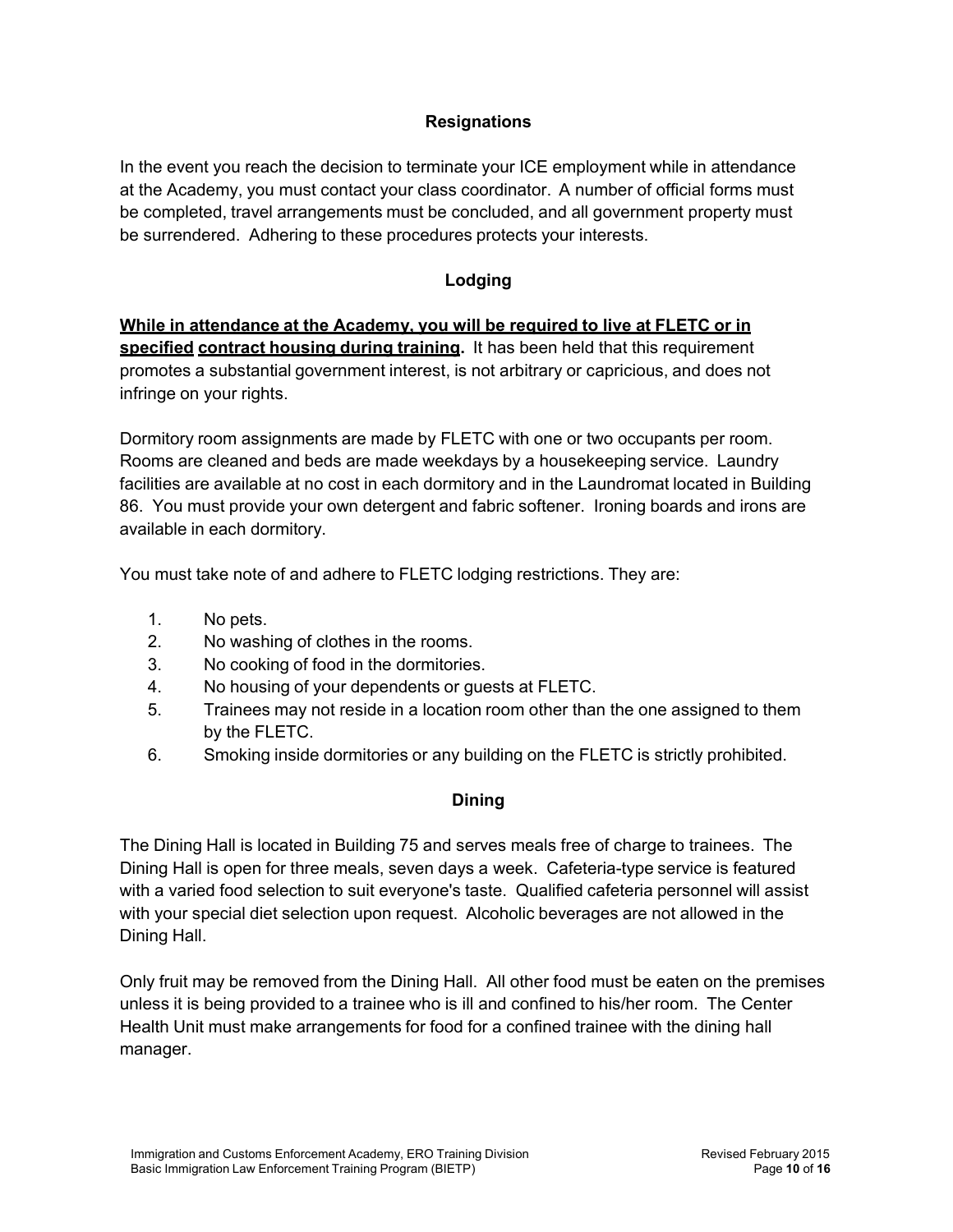|                  | <b>Daily</b>       | <b>Weekends</b>                     | Holiday                             |
|------------------|--------------------|-------------------------------------|-------------------------------------|
| <b>Breakfast</b> | $6:00$ am-8:00 am  | $8:00$ am-9:15 am                   | $8:00$ am-9:15 am                   |
| Lunch            | $11:00$ am-1:00 pm | $11:30$ am-1:30 pm                  | $11:30$ am-1:30 pm                  |
| <b>Dinner</b>    | $4:45$ pm-7:15 pm  | $5:30 \text{ pm} - 7:30 \text{ pm}$ | $5:30 \text{ pm} - 7:30 \text{ pm}$ |

### **Dining Hall Hours (subject to change depending upon trainee population levels)**

### **Check Cashing Services**

Personal checks may be cashed at the Convenience Store, the Credit Union (both located in the Convenient Center, Building 86), or the Student Center (Building 260).

The Convenience Store located in Building 86 is open weekdays from 6:30 am-8 pm and from 8 am-8 pm weekends and holidays. There is a \$25.00 cash limit, excluding any purchases. There is a nominal charge for checks written for \$10.00 or more over purchases. Checks returned for insufficient funds will be reported for collection action to your supervisor for potential disciplinary action. For identification purposes, your name and class number must be legibly printed on the check. No second-party checks will be cashed. An ATM machine is also located in the Convenience Store.

The Credit Union located in Building 86 is open weekdays from 10 am-5 pm. A variety of services are available, including cashing checks for a nominal fee. There is a \$100.00 cash limit for personal checks. Notary service is available.

The Student Center located in Building 260 is open Sunday 12:30 pm-11 pm, Monday-Thursday 4 pm-12:30 am, Friday 4 pm-1:30 am, and Saturday. 3 pm-1:30 am. There is a \$100.00 cash limit for personal checks but no service charge.

You are required to be enrolled in direct-deposit to a financial institution for the disposition of your salary.

**DO NOT WRITE BAD CHECKS. Under Georgia Law, if you write a bad check on an out- of-state bank the offense is a felony that can get you not less than one year, nor more than five years, in jail, plus up to a \$1,000.00 fine or both. The State of Georgia can also jail you for checks written on a closed account, a check that is NSF (nonsufficient funds), or ISF (insufficient funds). (SEE OFFICIAL CODE OF GEORGIA, TITLE 16-9-20). You will also be subject to Agency disciplinary action.**

### **Climate**

During most of the year, the weather in Glynco invites outdoor activities. Jogging, bicycling, golfing, fishing, and swimming are among the most popular year-round pastimes. It is not unusual for participants in any of the FLETC programs to want to make their sojourn in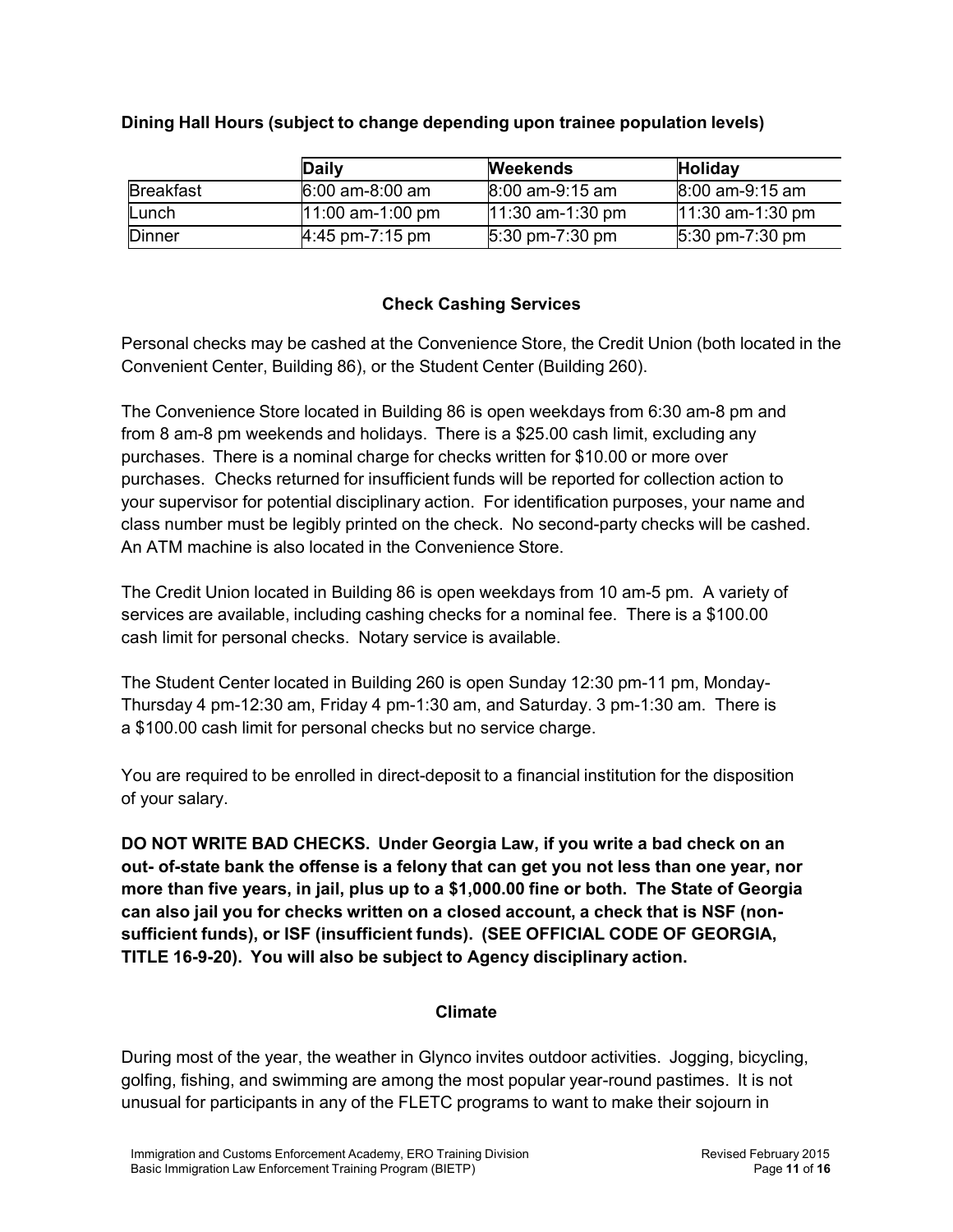Glynco a "shaping-up" period. Trainees who want to engage in physical activities may check out athletic attire at the FLETC physical training complex (Building 252) and may jog on one of three certified jogging routes.

The area in which the FLETC is located has many insects. Those causing problems are gnats, mosquitoes, chiggers, fleas, ticks, and fire ants. There is hardly a month of the year in which at least one of the insects is not active. Although none of these insects are lifethreatening, any one of them can cause severe distress. There is no repellent that will completely eliminate being "pestered;" however, bringing an insect repellent is a good idea. Regardless of the time of the year it is also a good idea to bring a raincoat, an umbrella, or some other kind of weatherproof protection for yourself and for any books or papers you may need to carry. Anything from a refreshing afternoon shower to torrential rain with thunder and lightning may literally appear out of a clear blue sky.

The many bodies of water surrounding the area and the relatively high amount of rainfall cause particularly high humidity. Persons coming from dry areas or those with a low tolerance for humidity should take added precautions. Hydrating with water or sports fluid drinks throughout the day and night has proven to be beneficial.

March through the end of May is normally considered spring. During this period the weather becomes gradually warmer, with occasional lapses into cold nights and cool days. The days in April through May are usually warm enough to invite sunbathing. At the first signs of warm sun, visitors may become anxious to get tanned and may expose their skin to the sun's rays too quickly. Sunbathers should take advantage of the many sunscreens available and should expose their skin to the sun only for short periods of time.

The heat and humidity peak is from the middle of June through the end of August. Electrical storms, torrential rains, and hurricane warnings are most common in summer. The rains are refreshing, but the humidity that precedes and follows can be very uncomfortable. The heavy concentration of pollen in the air decreases, but the danger of heat exhaustion and sunburn becomes more acute. This is especially true for the jogger. During these months, jogging should be practiced in the early morning or late evening hours. The usual precautions i.e., avoiding overexertion and drinking plenty of liquids) will help prevent or alleviate some of the problems.

Glynco's relatively mild winter usually begins around the end of December and may extend through mid or late April. The lowest temperatures normally occur in January and February. Because of the close contact with so many people from all over the United States and abroad, colds, flu, and other winter ailments are more likely to be a problem than would otherwise be the case.

Usually, the climate of Glynco, Georgia is delightful. Knowing what to expect, having appropriate clothing, and taking a few precautions will make your stay a pleasant experience.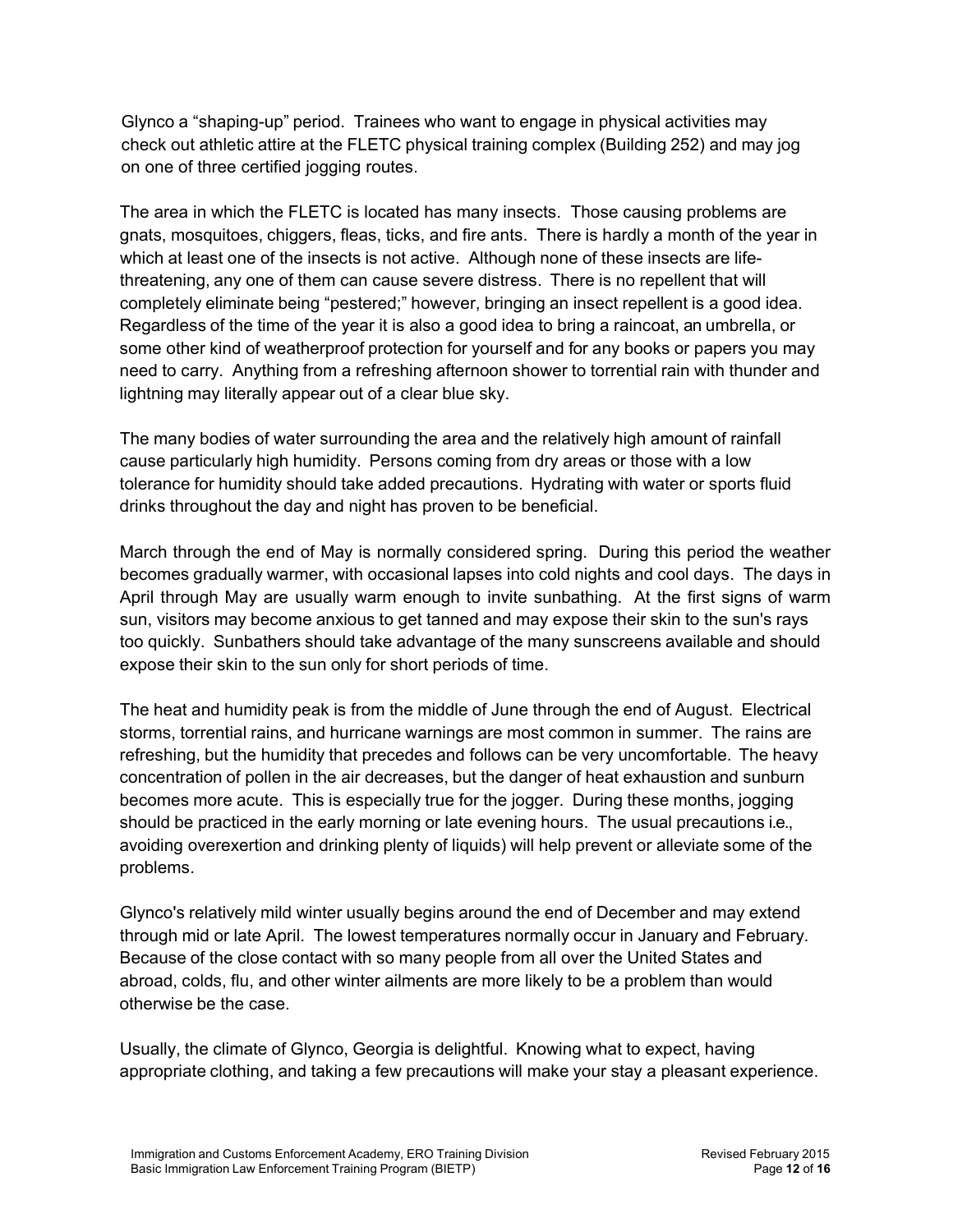### **Frequently Asked Questions**

### **Q1. WHAT'S GLYNCO? WHERE IS IT?**

**A.** ERO Basic training sessions are held at "Glynco," an acronym for Glynn County Naval Air Station, a former naval air station. Glynco is located just outside Brunswick, GA, about midway between Jacksonville, FL and Savannah, GA. In the mid-1970's the U.S. Treasury Department converted the closed air station to the Federal Law Enforcement Training Center (FLETC), which has since become an agency of the Department of Homeland Security. FLETC is a primary training site for over 70 federal agencies. **Note:** you will see and hear the terms "Glynco," "FLETC," "Academy," and "basic training" used interchangeably.

#### **Q2. HOW LONG WILL I BE THERE?**

**A.** The ERO Spanish Language Training Program (DSP) is approximately five weeks in duration. BIETP is approximately 13 weeks in duration. Both are required unless otherwise waived.

#### **Q3. CAN I BRING MY FAMILY?**

**A.** No. Do not bring family members with you to training.

#### **Q4. HOW DO I GET TO GLYNCO?**

**A.** It's very important that you coordinate your travel arrangements to Glynco and to return to your official duty station after completing basic training. Your official duty station will provide the following necessary support to get you to and from the Academy.

Keep these guidelines and requirements in mind as you coordinate your arrangements with your duty station:

- 1. Transportation to and from local airports is provided by the FLETC only on **designated travel days**. These days are:
	- The day before class is scheduled to begin; and
	- The day of or after your graduation from the Academy (you will be required to depart the FLETC on the day of your graduation if your graduation exercises are completed before 12:00 pm).
- 2. If you are unsure about the dates of the designated travel days for your training session, the day classes start, or of graduation day, ask your duty station supervisor (see the attached training schedule for ICE\_D 514).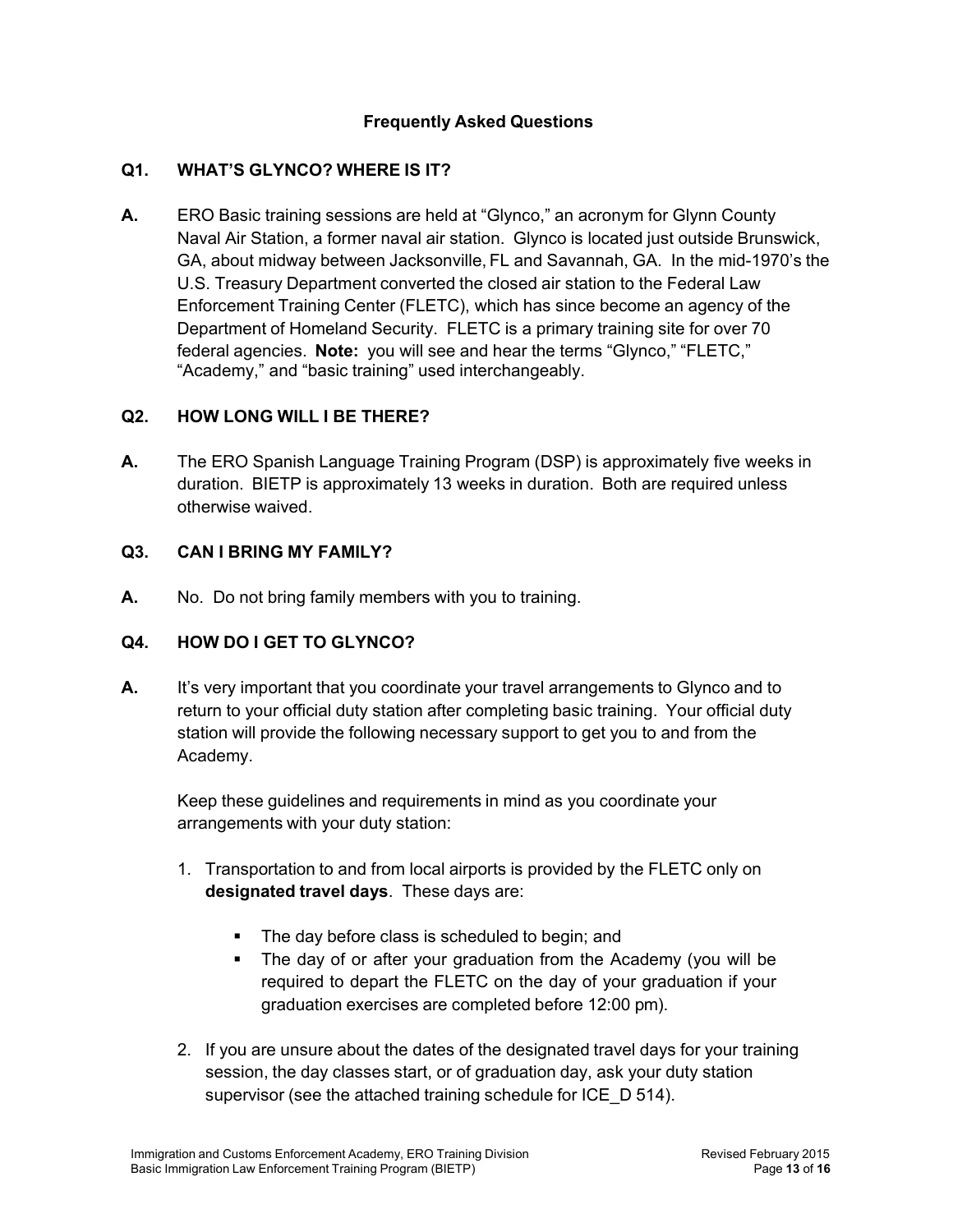- 3. Make reservations to depart the FLETC the day **after** your graduation if your graduation exercises are completed after 12:00 pm. Transportation to local airports will be provided the following morning**.** Students should arrange for flights, which leave NO EARLIER than +8:00 am the following day.
- 4. Make reservations to depart the FLETC the day of graduation if your graduation exercises are completed before 12:00 PM. Transportation will be provided to local airports at noon for flights scheduled after 2:00 pm.
- 5. **Make sure you notify the FLETC Transportation Office at (912) 267-2458 of your travel itinerary at least five working days prior to the beginning of class, regardless of your mode of travel.**

### **Q5. CAN I TAKE MY PERSONALLY OWNED VEHICLE TO GLYNCO?**

**A.** Yes. While not encouraged, students who drive vehicles must register them at the Visitor Registration Center at Building 1 (outside main entrance). You are required to have a valid driver's license, proof of insurance, and the vehicle registration or written permission from the registered owner to operate the vehicle. **Basic students residing at the FLETC are not authorized to drive from 7:30 am to 4:30 pm Monday through Friday. Vehicles must be parked at assigned dormitory parking areas during the scheduled workday.**

### **Q6. WHERE DO I GO WHEN I GET TO FLETC?**

**A.** Report to **Building 1** as soon as you arrive on the designated travel day. When you report, FLETC will provide you with necessary documents that include information about your accommodations, dining hours, and starting day of class.

### **Q7. WHERE WILL I LIVE?**

**A.** You are required to live in FLETC-provided housing. **There are no exceptions to this rule.** Accommodations are normally single occupancy**.** Housing accommodations are not available at FLETC prior to the date of travel to training.

### **Q8. WHAT'S THE WEATHER LIKE?**

**A.** In summer months the weather is hot and muggy, with tropical rains a common occurrence. In winter the weather is more temperate, though still somewhat humid. Rain is not uncommon during winter months, but freezing temperatures are rare.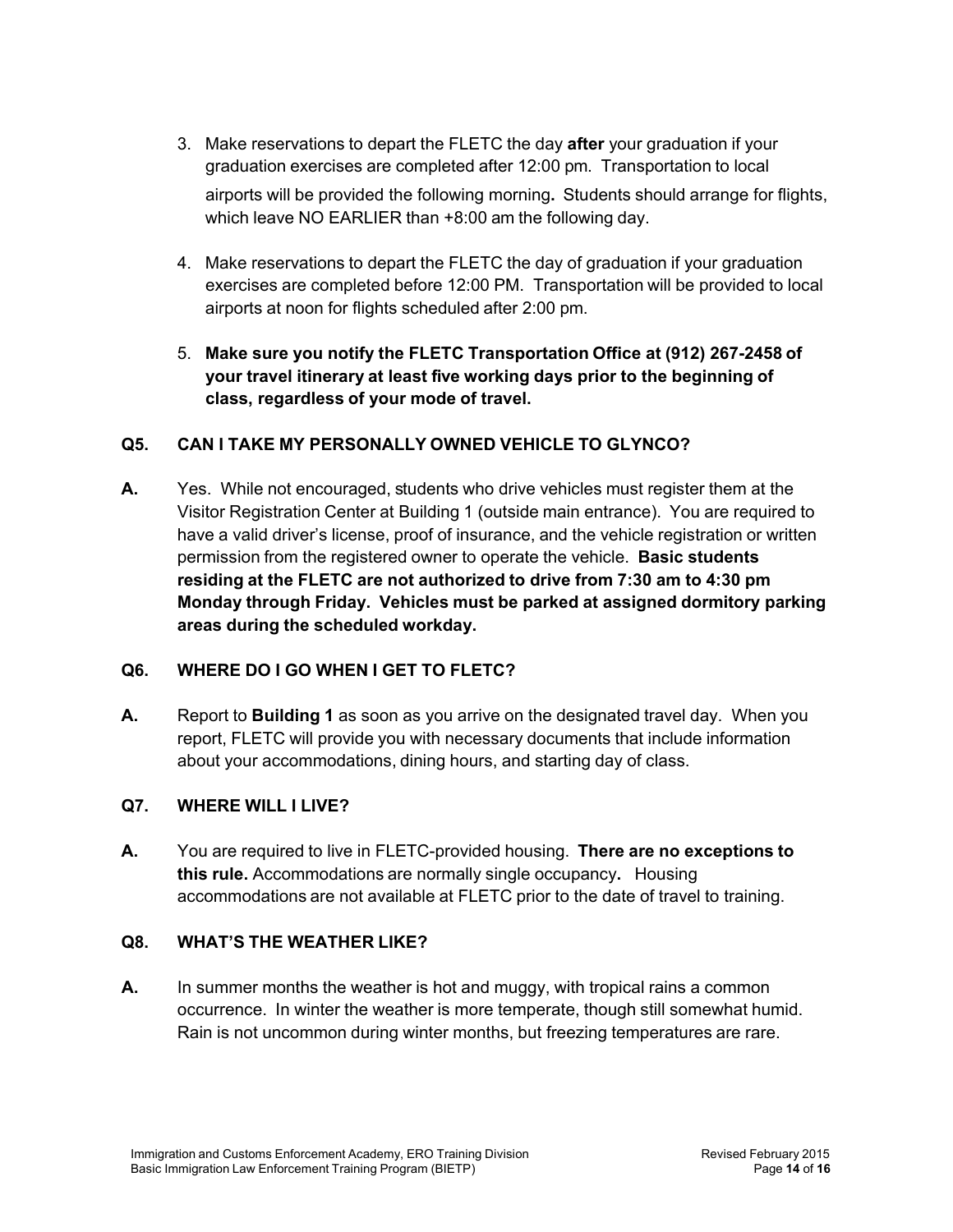### **Q9. WHAT ABOUT FIREARMS?**

**A.** FLETC's policy is simple: you are **strictly prohibited** from possessing any firearms or ammunition during your training tour at FLETC**.** You must check all weapons at the Security Office in Building 1 (outside main entrance gate) upon arrival at FLETC. Academy-supplied weapons will be used on the firing ranges. **You are not permitted to keep any kind of personal weapon or ammunition in your quarters or your vehicle.** Firearms may be picked up from the FLETC central firearms depository after graduation.

Training at FLETC does not qualify you for permanent residency of the State of Georgia. You will be in violation of state law if you obtain a Georgia Driver's License for the purpose of purchasing a weapon in the state.

### **Q.10 WHAT ABOUT MONEY?**

**A.** You will receive your base pay while in training at Glynco. You are allowed \$3.00 daily per-diem while you are in your training status. This reduced per diem is reflective of the fact that your meals and accommodations are provided for.

You should make any necessary financial arrangements prior to your arrival at training. FLETC has no provisions for financial assistance for trainees.

### **Q11. WILL MY TRAINING INCLUDE PARTICIPATION IN PHYSICAL CONDITIONING?**

**A.** Absolutely! Physical fitness directly relates to the ability of law enforcement officers to perform the essential functions of the job, which includes minimizing the risk of excessive or deadly force and the health risks associated with the profession and/or duties. You must pass the ERO Physical Abilities Assessment before you can graduate BIETP.

#### **Q12. WHAT ABOUT MAIL?**

**A.** We recognize your stay at Glynco will be an extended one, so we know you'll want to get your personal mail as promptly as possible. To avoid delays, make sure all of your personal mail is addressed to you in this simple format:

> Your name FLETC. BIETP-XXX <or> DSP-XXX 1131 Chapel Crossing Road Glynco, GA, GA 31524